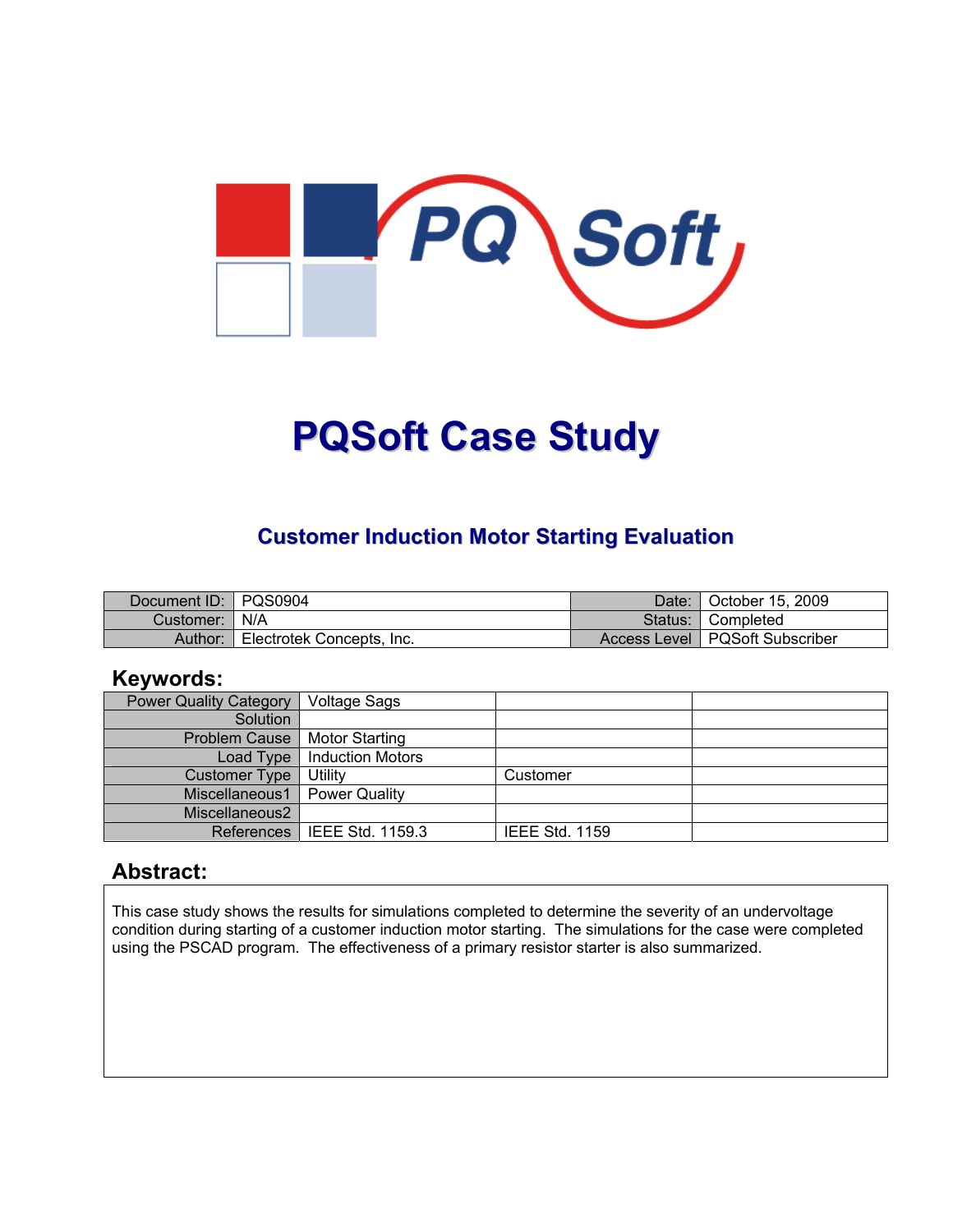## <span id="page-1-0"></span>**TABLE OF CONTENTS**

### **LIST OF FIGURES**

#### **RELATED STANDARDS**

IEEE Std. 1159.3, IEEE Std. 1159

#### **GLOSSARY AND ACRONYMS**

| ASD          | Adjustable Speed Drive              |
|--------------|-------------------------------------|
| UPS.         | Uninterruptible Power Supply        |
| <b>PSCAD</b> | Power Systems Computer Aided Design |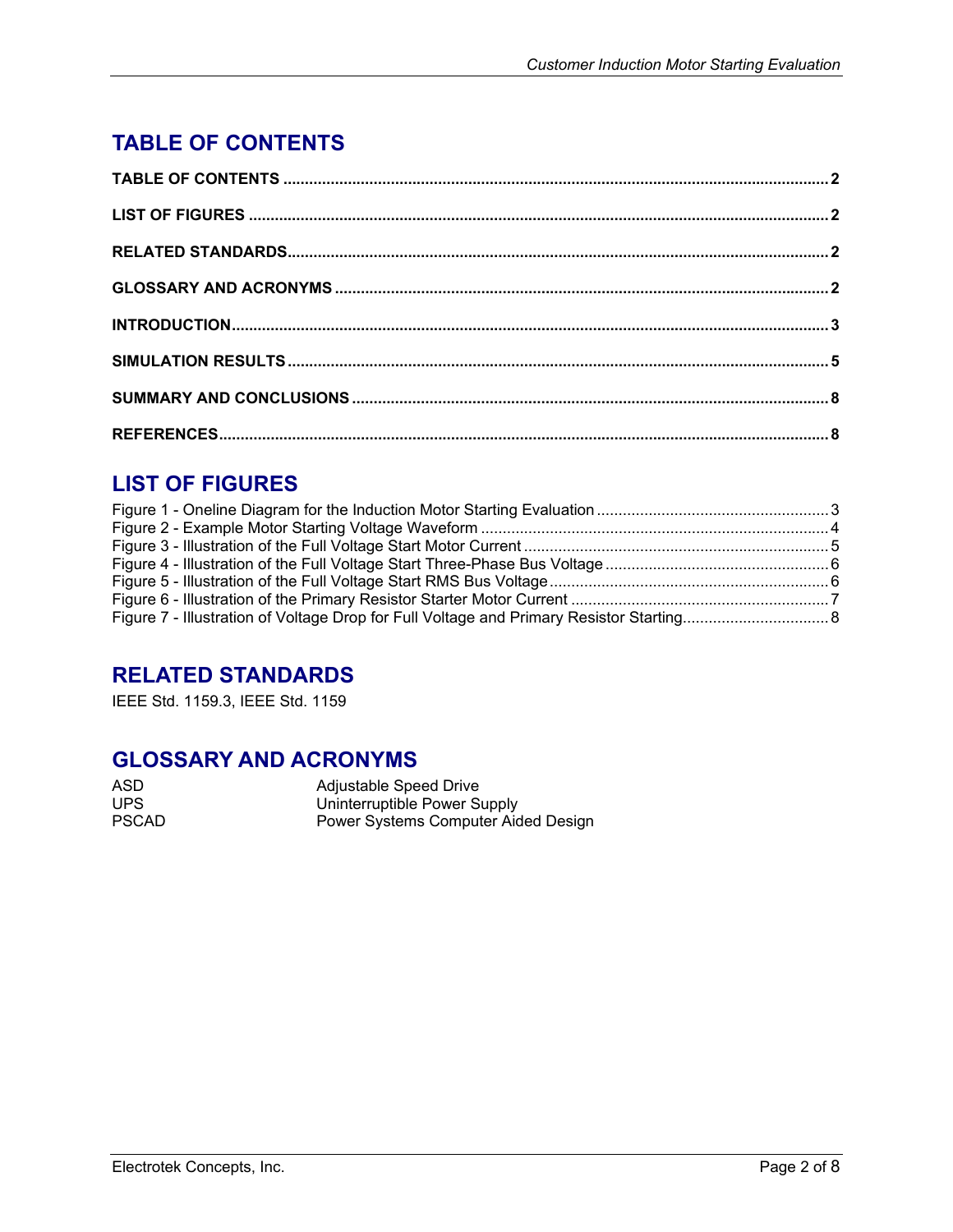#### <span id="page-2-0"></span>**INTRODUCTION**

A customer induction motor starting evaluation was completed for the system shown in [Figure 1.](#page-2-1) The simulations for the case study were completed using the PSCAD program. The case involved simulating an undervoltage condition during starting of a 500 hp motor on a 480-volt customer bus. An example of a representative measured voltage waveform is shown in [Figure 2.](#page-3-1) The accuracy of the simulation model was verified using three-phase and single-line-to-ground fault currents and other steady-state quantities, such as motor full load current. The circuit modeled for the case involved a 230kV system supplying a 34.5kV distribution feeder that supplies a 1,500 kVA customer step-down transformer (34.5kV/480V).

<span id="page-2-1"></span>

**Figure 1 - Oneline Diagram for the Induction Motor Starting Evaluation**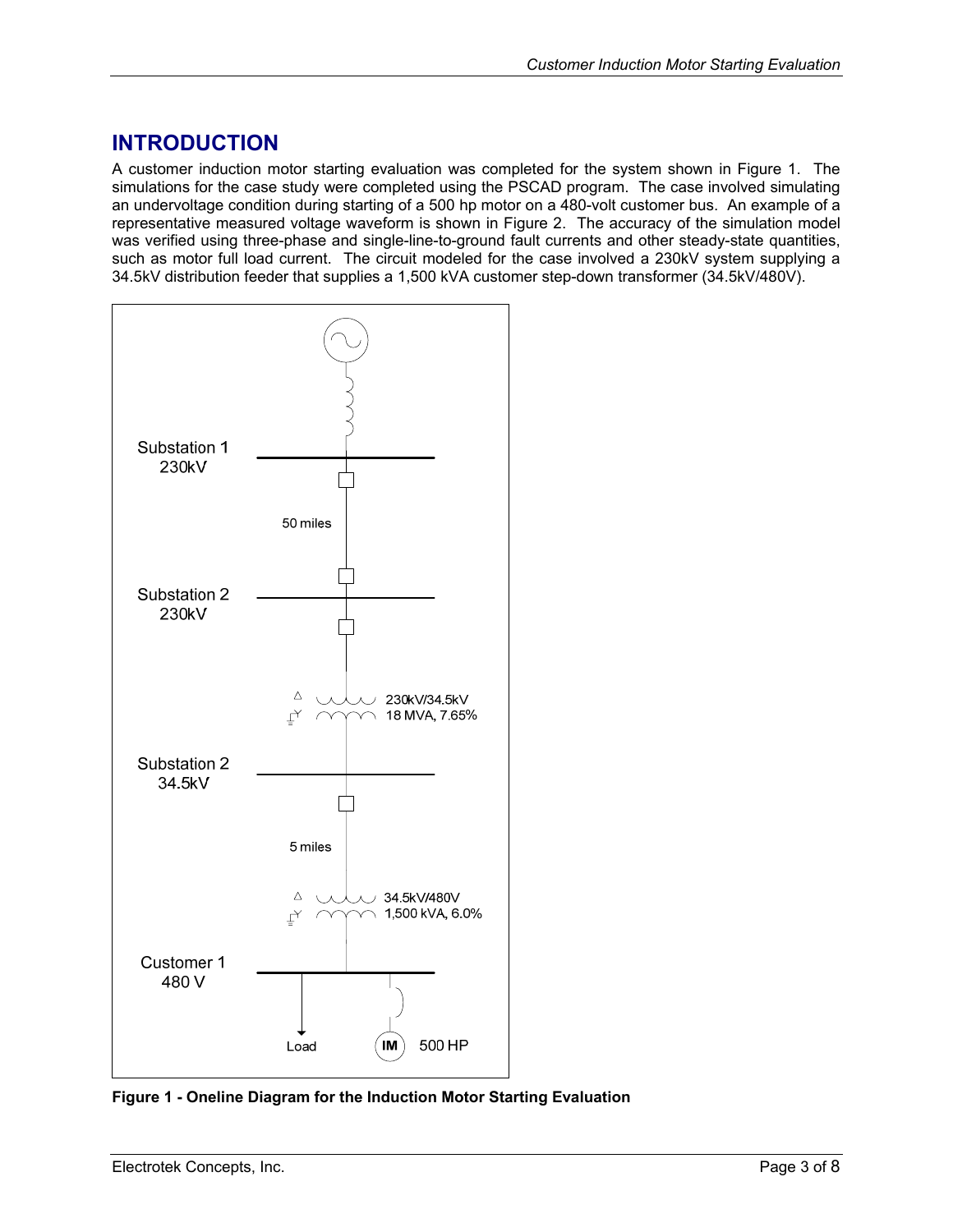<span id="page-3-1"></span><span id="page-3-0"></span>

**Figure 2 - Example Motor Starting Voltage Waveform** 

Motor starting is one of the most common causes of voltage variations. An induction motor will draw several times its full load current during starting. This lagging current creates a voltage drop across the impedances of the system. If the started motor is large enough relative to the system short-circuit capacity, these voltage drops can produce severe voltage sags on the system. Even small and medium horsepower motors can have inrush currents that are six-to-ten times the normal steady-state current levels. Motor starting voltage sags can dim lights, cause contactors to drop out, and disrupt sensitive customer equipment. These voltage sags may also affect the motor starting itself, because severe voltage sags may prevent the motor from successfully starting. Motor starting voltage sags may persist for many seconds.

Relevant system and induction motor data for the case included: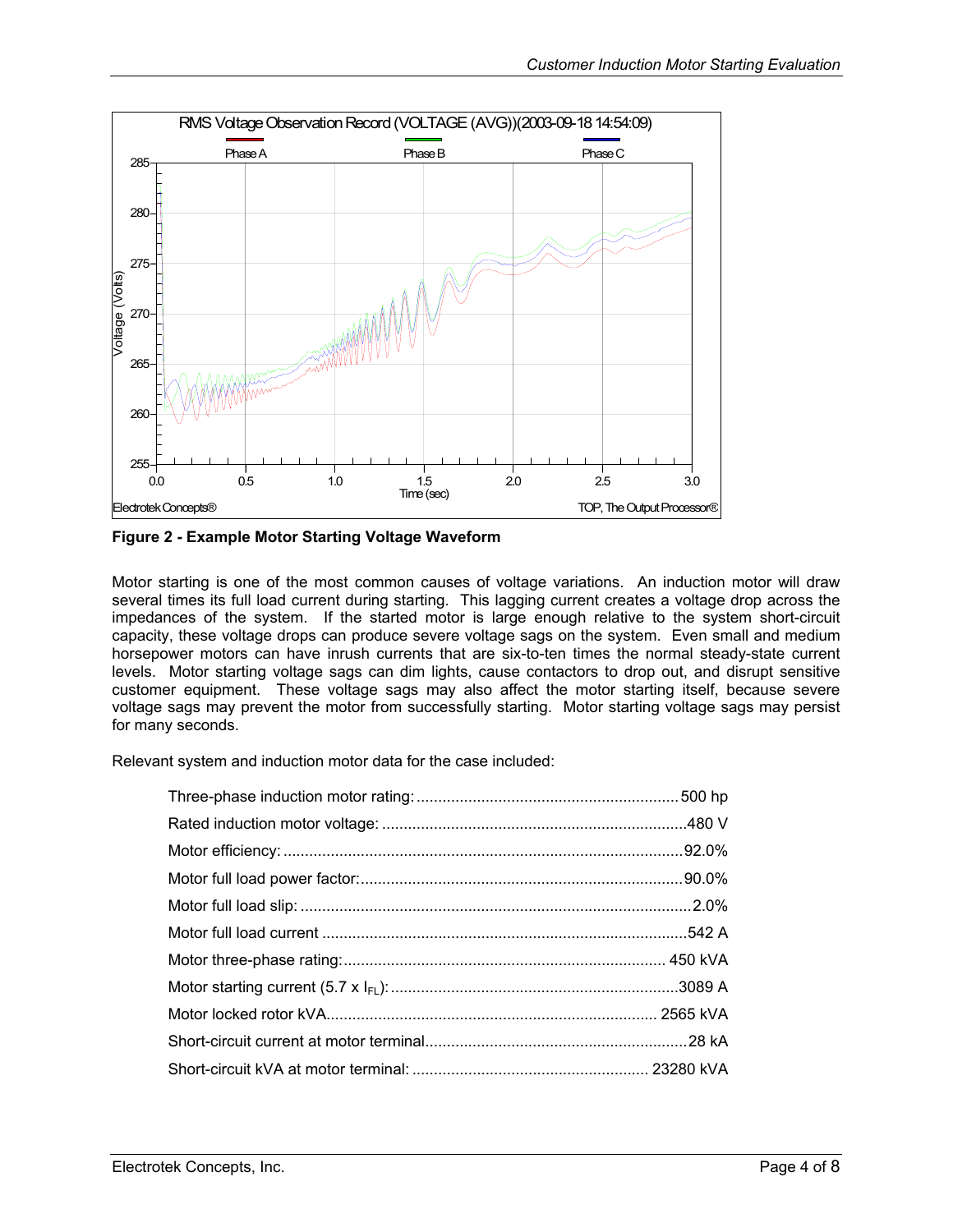#### <span id="page-4-0"></span>**SIMULATION RESULTS**

For a full voltage start, the voltage drop in per-unit of nominal system voltage may be estimated using the following expression:

$$
V_{min(pu)} = \frac{V(pu) * kVA_{SC}}{kVA_{LR} + kVA_{SC}} = \frac{1.0 * 23280}{2565 + 23280} = 0.9008
$$

where:

 $V_{(pu)}$  = actual system voltage (per-unit)

 $kVA<sub>SC</sub>$  = system short-circuit kVA at motor (kVA)

 $kVA_{LR}$  = motor locked rotor kVA (kVA)

On a 480-volt bus, this rms phase-to-neutral voltage drop would be 249.6 volts. This full voltage starting condition was simulated in the first case. The phase A current is shown in [Figure 3.](#page-4-1) The figure also includes the calculated rms current. The rms voltage and current quantities were determined using digital rms meters in the simulation program. The maximum simulated peak current for the full voltage start was 4275 A and the full load rms current was 565 A. The three-phase 480-volt bus voltage during full voltage motor starting is shown in [Figure 4.](#page-5-1) The rms voltage is shown in [Figure 5.](#page-5-2) The minimum rms voltage for the case was 250.3 volts, which is very close to the hand-calculated value of 249.6 volts.

<span id="page-4-1"></span>

**Figure 3 - Illustration of the Full Voltage Start Motor Current**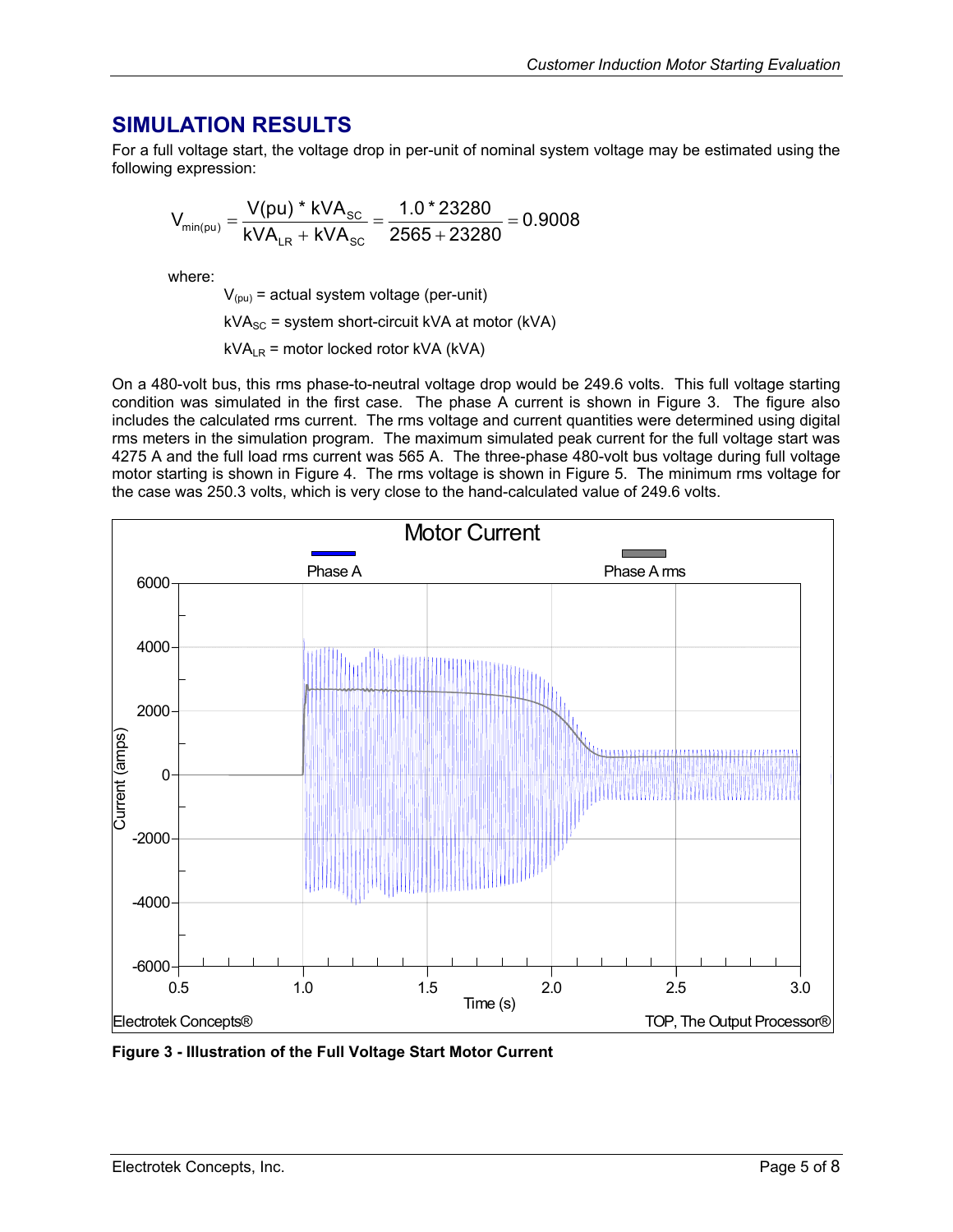<span id="page-5-1"></span><span id="page-5-0"></span>

**Figure 4 - Illustration of the Full Voltage Start Three-Phase Bus Voltage** 

Assuming that the maximum allowable voltage drop is 5%, the simulated 10% voltage drop for the full voltage starting case indicates that some type of mitigation is required. There are several motor starting techniques to limit the motor starting current including autotransformer starters, resistance and reactance starters, delta-wye starters, and shunt capacitor starters.

<span id="page-5-2"></span>

**Figure 5 - Illustration of the Full Voltage Start RMS Bus Voltage**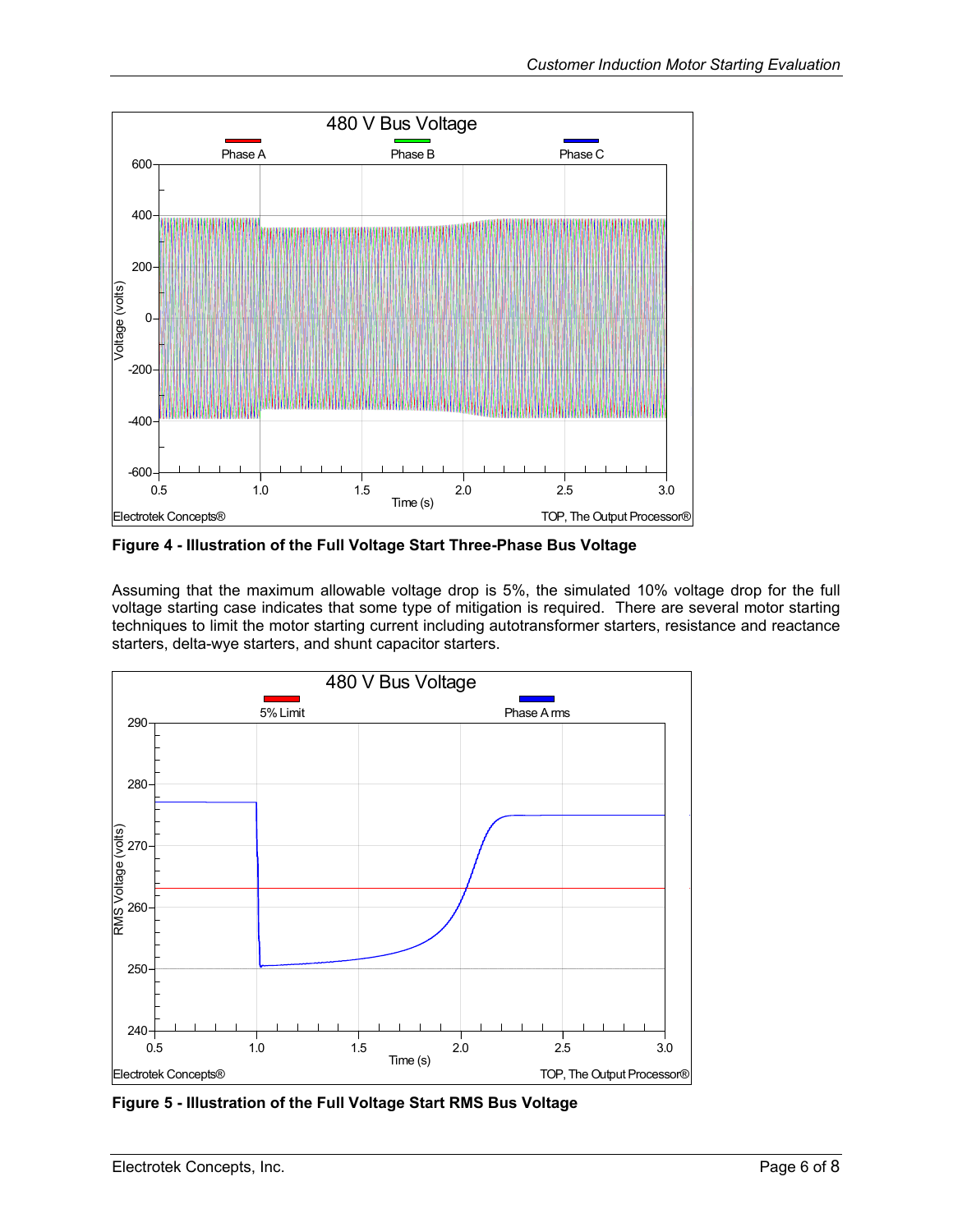<span id="page-6-0"></span>The second case investigated the effectiveness of a primary resistor motor starter to achieve the 5% voltage limitation. A primary resistor starter has one or more sets of resistors which are connected in series with the motor during starting. The resistors are typically bypassed by a contactor once the motor has reached full speed. [Figure 6](#page-6-1) shows the motor current for the case with a primary starting resistor. As can be observed from the figure, the magnitude of the starting current is lower than the full voltage case; however the motor takes somewhat longer to reach full speed.

<span id="page-6-1"></span>

**Figure 6 - Illustration of the Primary Resistor Starter Motor Current** 

[Figure 7](#page-7-1) shows the simulated rms voltage for both the full voltage and primary resistor starter cases. The primary resistor starter reduces the magnitude of the voltage drop so that is very near the assumed 5% limit.